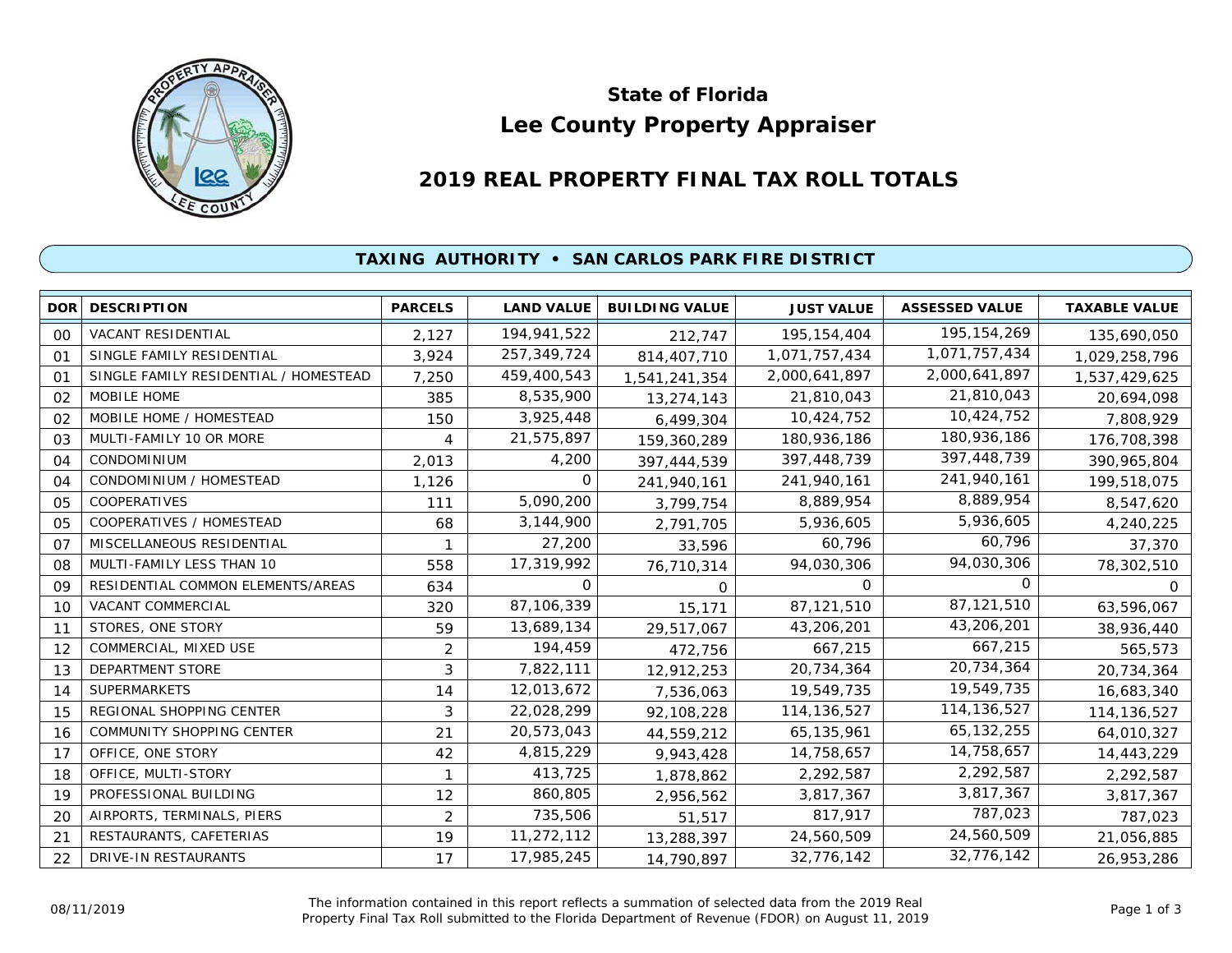### **TAXING AUTHORITY • SAN CARLOS PARK FIRE DISTRICT**

|    | <b>DOR DESCRIPTION</b>                | <b>PARCELS</b> | <b>LAND VALUE</b> | <b>BUILDING VALUE</b> | <b>JUST VALUE</b> | <b>ASSESSED VALUE</b> | <b>TAXABLE VALUE</b> |
|----|---------------------------------------|----------------|-------------------|-----------------------|-------------------|-----------------------|----------------------|
| 23 | FINANCIAL INSTITUTIONS                | 9              | 3,815,740         | 4,308,073             | 8,123,813         | 8,123,813             | 8,108,280            |
| 25 | REPAIR SERVICE SHOPS                  | $\mathbf{1}$   | 0                 | 82,312                | 82,312            | 82,312                | 72,903               |
| 26 | <b>SERVICE STATIONS</b>               | 3              | 1,034,085         | 677,140               | 1,711,225         | 1,711,225             | 1,626,825            |
| 27 | AUTO SALES, REPAIR, ETC               | 21             | 8,079,100         | 8,164,589             | 16,243,689        | 16,243,689            | 16,097,928           |
| 28 | PARKING LOTS, MH PARKS, ETC           | 6              | 10,716,630        | 3,527,221             | 14,243,851        | 14,243,851            | 13,957,905           |
| 35 | TOURIST ATTRACTIONS                   | $\overline{2}$ | 3,755,972         | 2,906,867             | 6,662,839         | 6,662,839             | 6,071,934            |
| 38 | GOLF COURSE, DRIVING RANGE            | 16             | 8,290,012         | 6,839,550             | 15,129,562        | 15,129,562            | 13,635,635           |
| 39 | HOTELS, MOTELS                        | $\overline{7}$ | 9,241,230         | 67,072,395            | 76,313,625        | 76,313,625            | 62,037,699           |
| 40 | VACANT INDUSTRIAL                     | 70             | 41,025,121        | 31,375                | 41,112,800        | 41,056,496            | 29,833,474           |
| 41 | LIGHT MANUFACTURING                   | 69             | 11,578,406        | 21,341,735            | 32,920,141        | 32,920,141            | 31,433,259           |
| 43 | LUMBER YARDS, SAWMILLS                | $\mathbf{1}$   | 420,901           | 18,150                | 439,051           | 439,051               | 439,051              |
| 45 | CANNERY, BREWERY, WINERY              | 12             | $\mathbf 0$       | 2,183,628             | 2,183,628         | 2,183,628             | 2,154,325            |
| 47 | MINERAL PROCESSING                    | 5              | 3,339,980         | 675,908               | 4,015,888         | 4,015,888             | 3,897,042            |
| 48 | WAREHOUSING, DISTRIBUTION TERMINALS   | 236            | 43,855,577        | 104,276,275           | 148, 133, 759     | 148, 131, 852         | 136,414,326          |
| 49 | <b>OPEN STORAGE</b>                   | 12             | 4,231,132         | 891,931               | 5,123,063         | 5,123,063             | 4,560,531            |
| 60 | <b>GRAZING LAND CLASS I</b>           | 52             | 11,307,793        | 1,431,238             | 85,334,105        | 12,739,031            | 9,459,994            |
| 61 | <b>GRAZING LAND CLASS II</b>          | 25             | 2,887,490         | 2,086,135             | 18,541,572        | 4,973,625             | 3,402,465            |
| 62 | <b>GRAZING LAND CLASS III</b>         | 12             | 2,823,149         | 64,961                | 20,095,945        | 2,888,110             | 605,265              |
| 63 | <b>GRAZING LAND CLASS IV</b>          | 4              | 278,061           | 757,247               | 14,358,651        | 1,035,308             | 731,918              |
| 64 | <b>GRAZING LAND CLASS V</b>           | 12             | 193,792           | $\Omega$              | 55,524,947        | 193,792               | 193,792              |
| 65 | <b>GRAZING LAND CLASS VI</b>          | 3              | 13,601            | 68,165                | 1,346,633         | 81,766                | 52,943               |
| 67 | POULTRY, BEES, TROPICAL FISH, RABBITS | 6              | 461,285           | $\Omega$              | 1,870,024         | 461,285               | 461,285              |
| 68 | DAIRIES, FEED LOTS                    | 5              | 268,365           | 880,169               | 2,633,232         | 1,148,534             | 973,498              |
| 69 | ORNAMENTALS, MISCELLANEOUS AG         | 18             | 3,354,037         | 2,654,585             | 9,927,309         | 6,008,622             | 4,548,763            |
| 70 | VACANT INSTITUTIONAL                  | 16             | 1,578,196         | 0                     | 1,578,196         | 1,578,196             | 0                    |
| 71 | CHURCHES, TEMPLES                     | 15             | 8,764,352         | 13,159,297            | 21,923,649        | 21,923,649            | 0                    |
| 72 | PRIVATE SCHOOLS & COLLEGES            | $\mathbf{1}$   | 485,940           | 933,849               | 1,419,789         | 1,419,789             | $\mathbf 0$          |
| 75 | ORPHANAGES, NON-PROFIT SERVICE        | 3              | 1,564,044         | 5,429,447             | 6,993,491         | 6,993,491             | $\mathbf 0$          |
| 80 | VACANT GOVERNMENTAL                   | 145            | 23,349,209        | 1,524,128             | 24,873,337        | 24,873,337            | $\mathbf 0$          |
| 82 | FOREST, PARKS, RECREATIONAL           | 8              | 997,659           | 0                     | 997,659           | 997,659               | $\mathsf{O}$         |
| 83 | PUBLIC COUNTY SCHOOLS                 | $\overline{7}$ | 11,200,086        | 67,369,716            | 78,569,802        | 78,569,802            | 4,714,052            |
| 84 | <b>COLLEGES</b>                       | 2              | 2,443,636         | 40,972,871            | 43,416,507        | 43,416,507            | 0                    |
| 86 | <b>COUNTIES - OTHER</b>               | 5              | 9,249,588         | 6,596,127             | 15,845,715        | 15,845,715            | $\mathbf 0$          |
| 89 | MUNICIPAL - OTHER                     | 5              | 940,852           | 4,335,767             | 5,276,619         | 5,276,619             | 70                   |
| 91 | UTILITY                               | 8              | 2,792,069         | 1,264,492             | 4,056,561         | 4,056,561             | 2,989,050            |